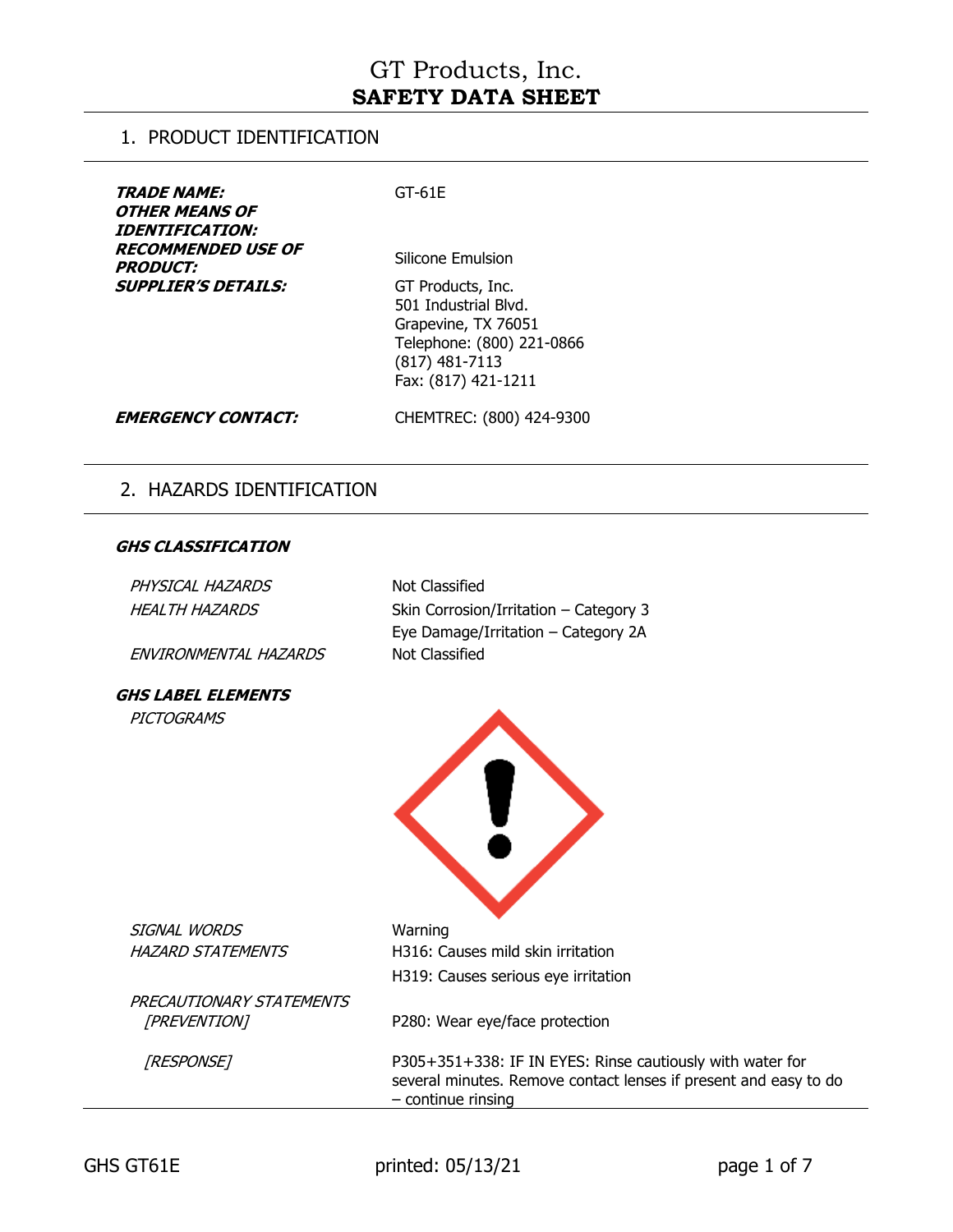| P332+313: If skin irritation occurs: Get medical advice/attention |
|-------------------------------------------------------------------|
| P337+313: If eye irritation persists get medical advice/attention |
| P264: Wash hands thoroughly after handling                        |
| <b>None</b>                                                       |

[STORAGE]

[DISPOSAL] None

## 3. COMPOSITION AND INFORMATION ON INGREDIENTS

| <b>Substance or Mixture</b>                                                      | Mixture     |                |
|----------------------------------------------------------------------------------|-------------|----------------|
| Hazardous Ingredients                                                            | ~4 S#       | Percentage (%) |
| Polyethylene glycol octylphenyl ether                                            | 9036-19-5   | 2.5            |
| Poly(oxy-1,2-ethanediyl), alpha- (4-<br>nonylphenyl)-omega-hydroxy-,<br>branched | 127087-87-0 | 2.5            |
| Poly (ethylene oxide)                                                            | 25322-68-3  | < 0.2          |
| Dinonylphenyl polyoxyethylene                                                    | 9014-93-1   | < 0.1          |

### 4. FIRST AID MEASURES

| <i><b>INGESTION:</b></i><br><b>SKIN CONTACT:</b> | Seek medical attention; Do NOT induce vomiting.<br>Remove contaminated clothing immediately and dispose of safely.<br>When in contact with the skin, clean with soap and water.                     |
|--------------------------------------------------|-----------------------------------------------------------------------------------------------------------------------------------------------------------------------------------------------------|
| <i><b>INHALATION:</b></i>                        | Remove to fresh air. Contact physician if irritation occurs. If not<br>breathing, give artificial respiration. If breathing is difficult, oxygen<br>should be administered by authorized personnel. |
| <b>EYE CONTACT:</b>                              | Immediately flush with water for 30 minutes; Obtain medical<br>attention immediately, preferably an ophthalmologist                                                                                 |
| <b>PROTECTION FOR FIRST-</b><br><b>AIDERS:</b>   | A rescuer should wear personal protective equipment, such as<br>rubber gloves and air-tight goggles                                                                                                 |

## 5. FIRE-FIGHTING MEASURES

| <b>SUITABLE EXTINGUISHING</b><br><i><b>MEDIA:</b></i> | Foam, Carbon Dioxide, Dry Chemical                                                                                                                                                                                                                               |
|-------------------------------------------------------|------------------------------------------------------------------------------------------------------------------------------------------------------------------------------------------------------------------------------------------------------------------|
| <b>SPECIFIC FIRE HAZARDS:</b>                         | Fire will form hazardous combustion gases of Carbon<br>dioxide(CO <sub>2</sub> ), Carbon Monoxide(CO), and Nitrogen Oxides(NO <sub>x</sub> )<br>Product contains silicone, which is known to produce<br>formaldehyde when temperatures reach in excess of 150°C. |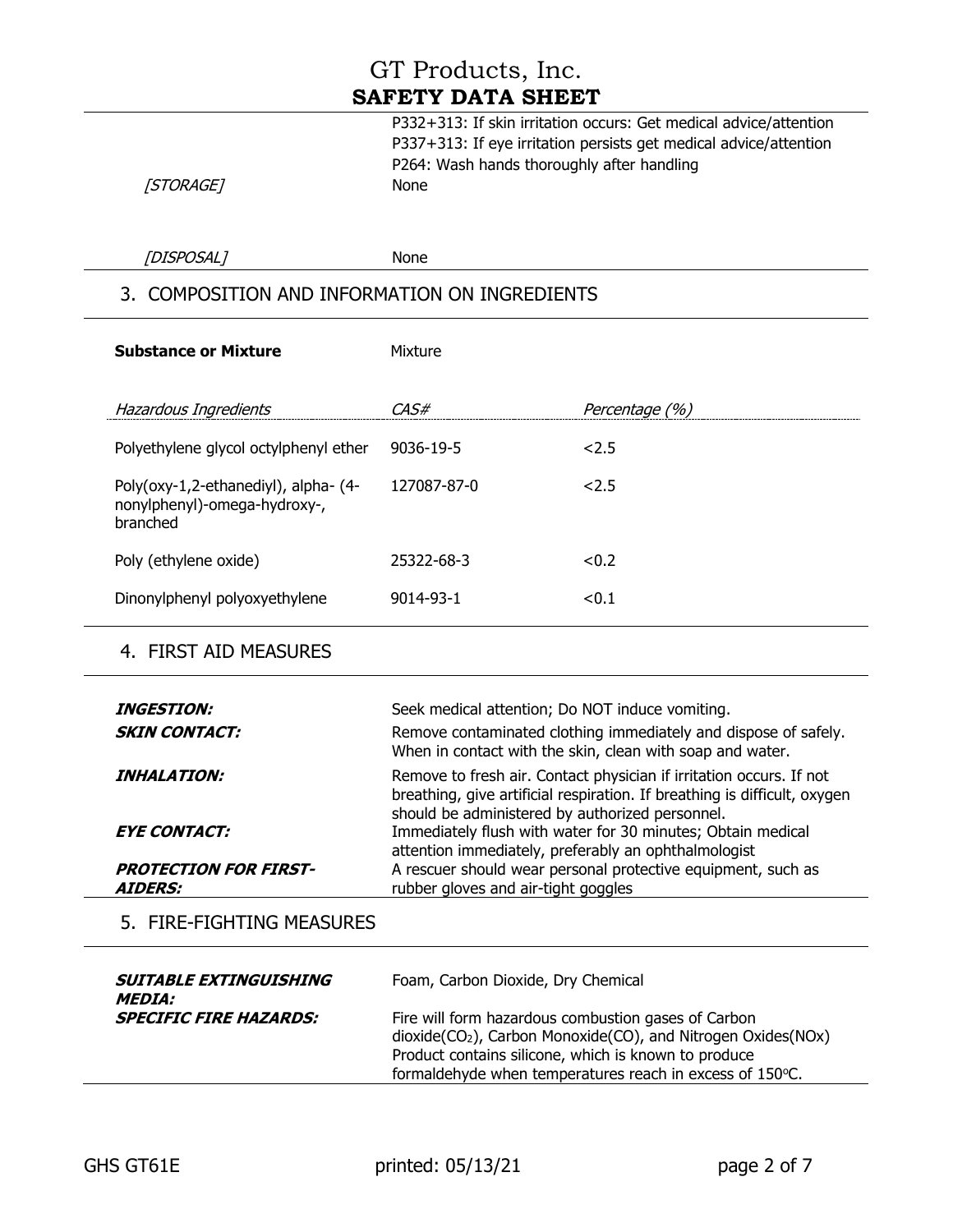Formaldehyde is a known skin, eye, and throat irritant as well as a potential cancer hazard

#### **FIREFIGHTER EQUIPMENT:** Wear respirator and all protective coverings.

### 6. ACCIDENTAL RELEASE MEASURES

| <b>PERSONAL PRECATIONS,</b><br><b>PROTECTIVE EQUIPMENT AND</b><br><b>EMERGENCY:</b><br><b>ENVIRONMENTAL</b><br><b>PRECAUTIONS:</b> | Safety glasses and gloves are suggested to prevent eye and skin<br>contact. Provide sufficient ventilation or wear appropriate PPE<br>when sufficient ventilation is not possible.<br>Prevent product from entering drains. |
|------------------------------------------------------------------------------------------------------------------------------------|-----------------------------------------------------------------------------------------------------------------------------------------------------------------------------------------------------------------------------|
| <b>CLEAN UP:</b>                                                                                                                   | Absorb spilled material with suitable absorbent (e.g. rag, dry sand,<br>clay absorbent) and disposed of, in accordance with appropriate<br>laws and regulations.                                                            |

#### 7. HANDLING AND STORAGE

| <i><b>HANDLING:</b></i> | Wear protective equipment; Use in a well-ventilated area; Avoid |
|-------------------------|-----------------------------------------------------------------|
|                         | contact with skin and eyes.                                     |
| <i><b>STORAGE:</b></i>  | Keep container tightly closed. Store in a cool, dry place. Keep |
|                         | away from oxidizing material.                                   |

### 8. EXPOSURE CONTROLS AND PERSONAL PROTECTION

| <b>EXPOSURE LIMITS:</b> |            |                                      |
|-------------------------|------------|--------------------------------------|
| Hazardous Ingredient    | 74.S#      | _imit/Set bv                         |
| Poly (ethylene oxide)   | 25322-68-3 | 10 ppm TWA particulate / WEEL(AIHA)* |

\*WEEL(AIHA) = Workplace Environmental Exposure Limit/ (American Industrial Hygiene Association)

| <b>ENGINEERING CONTROLS:</b>                                                                                  | Install a closed system or local exhaust as possible so that<br>workers should not be exposed directly. Also install safety shower<br>and eye bath                                              |
|---------------------------------------------------------------------------------------------------------------|-------------------------------------------------------------------------------------------------------------------------------------------------------------------------------------------------|
| <b>PERSONAL PROTECTIVE</b><br><b>EQUIPMENT:</b>                                                               |                                                                                                                                                                                                 |
| <b>RESPIRATORY PROTECTION:</b><br><b>HAND PROTECTION</b><br><b>EYE PROTECTION</b><br>SKIN AND BODY PROTECTION | Vapor respirator. Follow local and national regulations.<br>Protective gloves<br>Wear safety glasses or goggles. Face shield if situation requires<br>Protective clothing if situation requires |

#### 9. PHYSICAL AND CHEMICAL PROPERTIES

| <b>PHYSICAL STATE:</b>        | Liauid        |  |
|-------------------------------|---------------|--|
| <i><b>ODOR:</b></i>           | Slight        |  |
| <i><b>ODOR THRESHOLD:</b></i> | Not Available |  |
| pH:                           | Not Available |  |
|                               |               |  |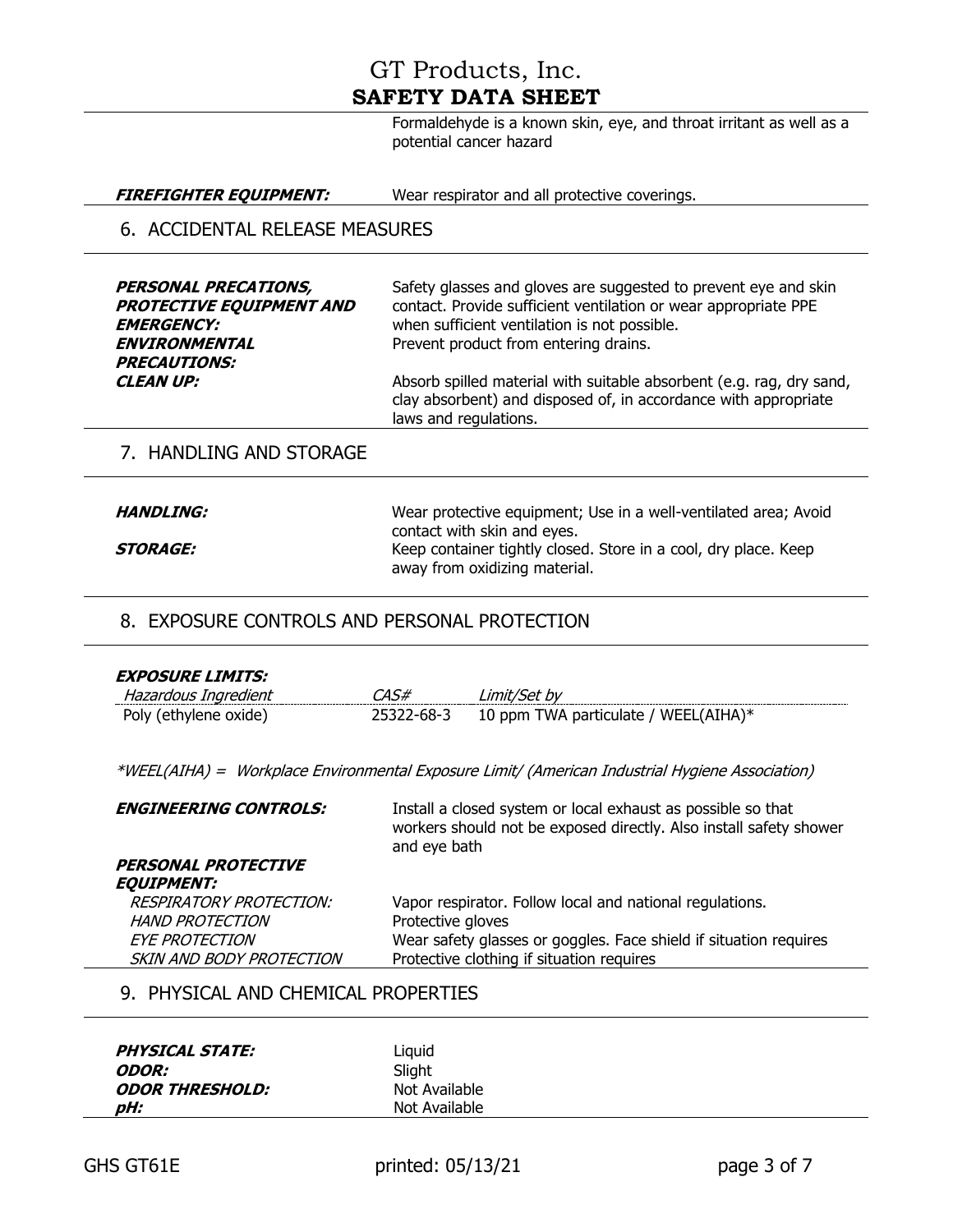| <i><b>MELTING POINT:</b></i>      | Not Available                  |
|-----------------------------------|--------------------------------|
| <i>BOILING POINT RANGE:</i>       | Not Available                  |
| <b>FLASH POINT:</b>               | $>205$ °F                      |
| <b>EVAPORATION RATE:</b>          | Not Available                  |
| FLAMMABILITY(solid/gas):          | Not Available                  |
| <b>EXPLOSION LIMITS:</b>          |                                |
| UPPER                             | Not Available                  |
| LOWER                             | Not Available                  |
| <i><b>VAPOR PRESSURE:</b></i>     | $<$ 17.5mmHg @20C (water)      |
| <i><b>VAPOR DENSITY:</b></i>      | All vapors are denser than air |
| <b>RELATIVE DENSITY:</b>          | $1.0$ g/mL                     |
| <b>SOLUBILITY:</b>                | Soluble in water               |
| <b>PARTITION COEFFICIENT: N-</b>  |                                |
| <b>OCTANOL/WATER:</b>             | Not Available                  |
| <b>AUTO-IGNITION TEMPERATURE:</b> | Not Available                  |
| <b>DECOMPOSITION</b>              |                                |
| <i><b>TEMPERATURE:</b></i>        | $>150^{\circ}$ C               |
| <i><b>VISCOSITY:</b></i>          | $5-10$ cP                      |

## 10. STABILITY AND REACTIVITY

| <b>REACTIVITY:</b>             | Non-reactive under normal conditions of use, storage and<br>transport. |
|--------------------------------|------------------------------------------------------------------------|
| <b>CHEMICAL STABILITY:</b>     | Stable; May separate into two phases, silicone and water               |
|                                |                                                                        |
| <b>HAZARDOUS REACTIONS:</b>    | <b>None</b>                                                            |
| <b>CONDITIONS TO AVOID:</b>    | Avoid contact with strong acids, bases, and oxidizing agents           |
| <b>HAZARDOUS DECOMPOSITION</b> | Hazardous combustion gases of Carbon dioxide(CO <sub>2</sub> ), Carbon |
| <b>PRODUCTS:</b>               | Monoxide(CO), and Nitrogen Oxides(NOx)                                 |
|                                | Product contains silicone, which is known to produce                   |
|                                | formaldehyde when temperatures reach in excess of 150°C.               |
|                                | Formaldehyde is a known skin, eye, and throat irritant as well as a    |
|                                | potential cancer hazard                                                |
| <b>INCOMPATIBILITY:</b>        | Acids, alkalis, iron, may react violently with electrophiles such as   |
|                                | ferric chloride                                                        |

## 11. TOXICOLOGICAL INFORMATION

| <b>ACUTE TOXICITY:</b><br><b>SKIN CORROSION/IRRITATION:</b><br><b>EYE DAMAGE/IRRITATION:</b> | Oral – $LD_{50}(Rat)$ : 7,260 mg/kg (calculated from known toxicities)<br>May cause mild irritation after prolonged contact<br>Polyethylene glycol octylphenyl ether and Poly(oxy-1,2-<br>ethanediyl), alpha- (4-nonylphenyl)-omega-hydroxy-, branched<br>are listed to cause eye irritation or serious corneal injury but is<br>under 2.5% concentration in mixture |
|----------------------------------------------------------------------------------------------|----------------------------------------------------------------------------------------------------------------------------------------------------------------------------------------------------------------------------------------------------------------------------------------------------------------------------------------------------------------------|
| <b>RESPIRATORY OR SKIN</b><br><b>SENSITATION:</b>                                            | Poly(oxy-1,2-ethanediyl), alpha- (4-nonylphenyl)-omega-hydroxy-,<br>branched is reported to cause irritation to the skin by its<br>manufacturer.                                                                                                                                                                                                                     |
| <b>GERM CELL MUTAGENICITY:</b>                                                               | No ingredients are reported to produce mutagenic effects in<br>humans.                                                                                                                                                                                                                                                                                               |
| <b>CARCINOGENICITY:</b>                                                                      | Contains no ingredients above the 0.1% threshold that are listed<br>as carcinogenic                                                                                                                                                                                                                                                                                  |
| <b>REPRODUCTIVE TOXICITY:</b>                                                                | Not Available                                                                                                                                                                                                                                                                                                                                                        |

 $\overline{\phantom{a}}$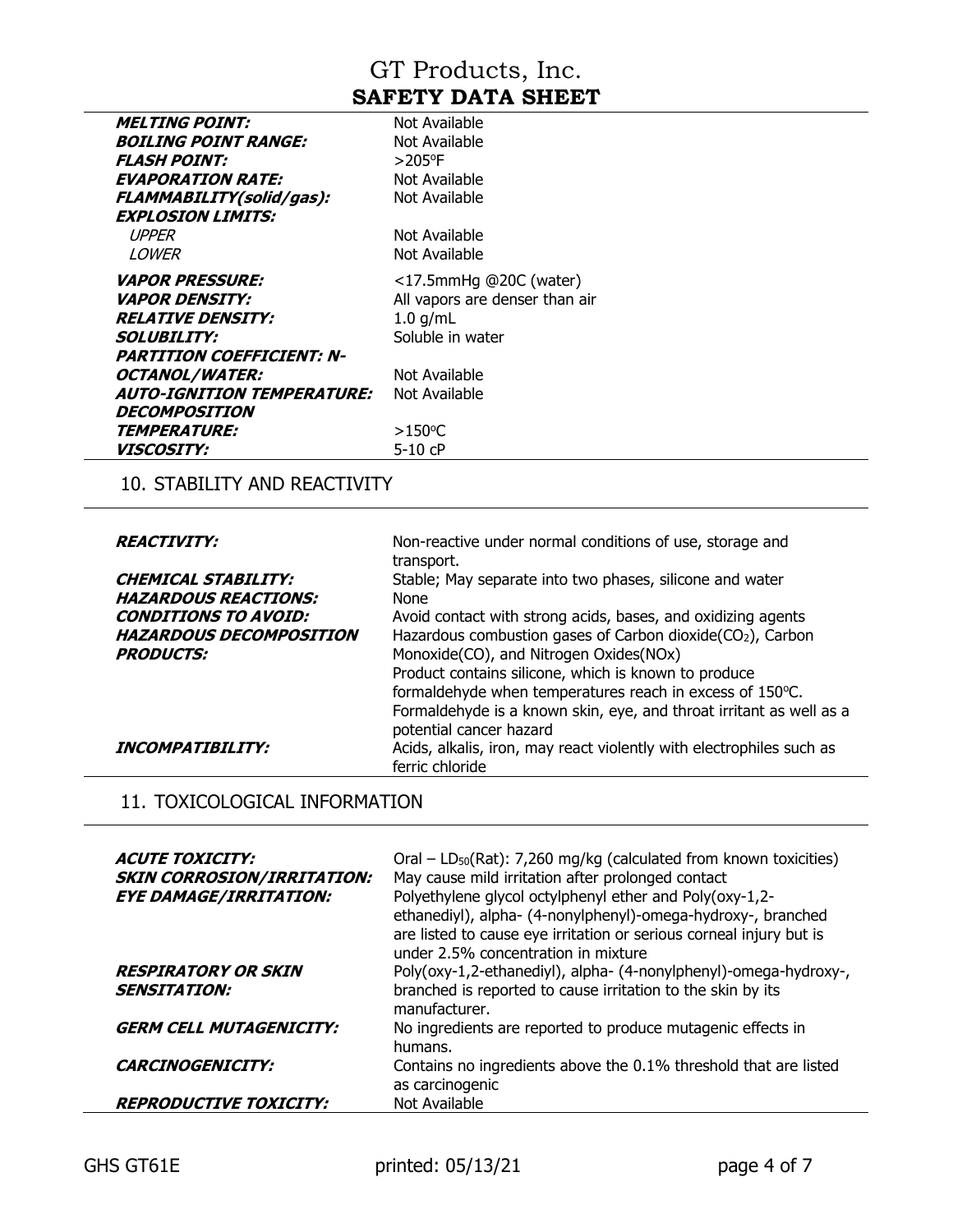| <b>STOST- REPEATED EXPOSURE:</b><br>Poly(oxy-1,2-ethanediyl), alpha- (4-nonylphenyl)-omega-hydroxy-,<br>branched is reported in animals to cause effect on the following<br>organs: Kidney and Liver; but is under 2.5% concentration in<br>mixture<br>Poly(oxy-1,2-ethanediyl), alpha- (4-nonylphenyl)-omega-hydroxy-,<br><i><b>ASPIRATION HAZARD:</b></i> |  | <b>STOST- SINGLE EXPOSURE:</b> |
|-------------------------------------------------------------------------------------------------------------------------------------------------------------------------------------------------------------------------------------------------------------------------------------------------------------------------------------------------------------|--|--------------------------------|
|                                                                                                                                                                                                                                                                                                                                                             |  |                                |
| branched is reported as a aspiration hazard. Overall mixture not<br>listed as an aspiration hazard because this ingredient's<br>concentration in <10%                                                                                                                                                                                                       |  |                                |

## 12. ECOLOGICAL INFORMATION

| <i>ECOTOXICITY:</i>               | Do not allow to enter soil, waterways or waste water canal. It is                                                                                                                                                         |
|-----------------------------------|---------------------------------------------------------------------------------------------------------------------------------------------------------------------------------------------------------------------------|
|                                   | not allowed to be released into biological sewage treatment<br>plants. Ecological data of the mixture is not available.                                                                                                   |
|                                   | For Polyethylene glycol octylphenyl ether:<br>For this family of materials: Material is moderately toxic to<br>aquatic organisms on an acute basis (LC50/EC50 between 1<br>and 10 mg/L in most sensitive species tested). |
|                                   | Fish Acuted & Prolonged Toxicity<br>For this family of materials: LC50, fathead minnow, $4 - 8.9$<br>mg/L(96hr)                                                                                                           |
|                                   | Aquatic Invertebrate Acute Toxicity<br>For this family of materials: EC50, water flea Daphnia magna,<br>$18 - 26$ mg/L(48hr)                                                                                              |
|                                   | Toxicity to Micro-organisms<br>For this family of materials: IC50, bacteria, 16hr: 5000 mg/L                                                                                                                              |
|                                   | For Poly(oxy-1,2-ethanediyl), alpha- (4-nonylphenyl)-omega-<br>hydroxy-, branched:                                                                                                                                        |
|                                   | Fish Acuted & Prolonged Toxicity<br>For this family of materials: LC50, fathead minnow, $4.0 - 5.6$<br>mg/L(96hr)                                                                                                         |
|                                   | Aquatic Invertebrate Acute Toxicity<br>For this family of materials: EC50, water flea Daphnia magna,<br>$16.7 - 27.5$ mg/L(48hr)                                                                                          |
|                                   | Toxicity to Micro-organisms<br>For this family of materials: IC50, bacteria, 16hr: 5000 mg/L                                                                                                                              |
| <b>PERSISTENCE/DEGRADABILITY:</b> | For Polyethylene glycol octylphenyl ether:<br>OECD301BTest: Day 28= 52-59%<br>Theoretical Oxygen Demand measured= 2.23mg/mg<br>Chemical Oxygen Demand calculated= 2.09mg/mg                                               |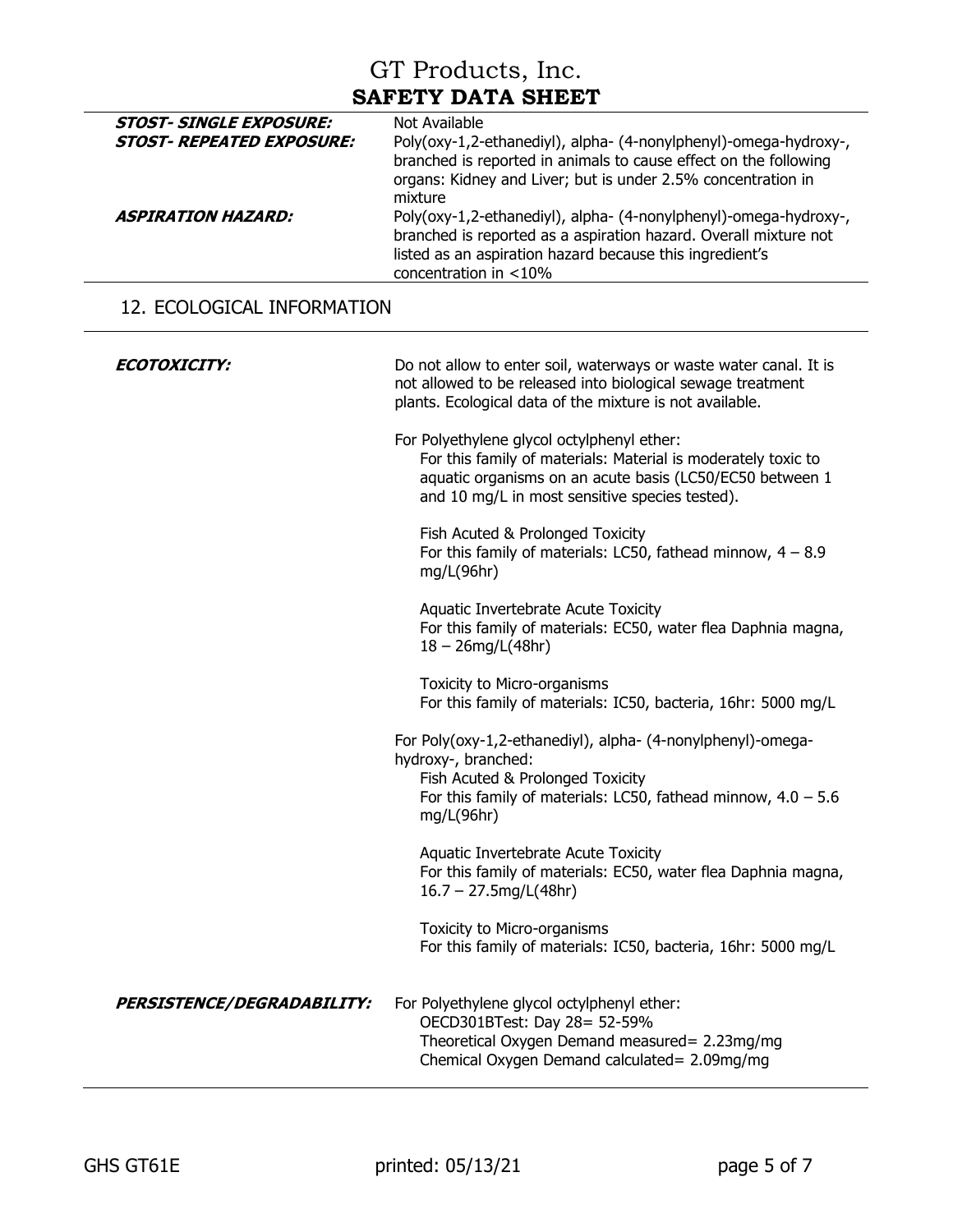|                                   | For Poly(oxy-1,2-ethanediyl), alpha- (4-nonylphenyl)-omega-<br>hydroxy-, branched:<br>OECD301BTest: Day 28= 52-59% |
|-----------------------------------|--------------------------------------------------------------------------------------------------------------------|
|                                   | Theoretical Oxygen Demand measured = 2.23mg/mg<br>Chemical Oxygen Demand calculated = 2.09mg/mg                    |
| <b>BIOACCUMULATIVE POTENTIAL:</b> | For Polyethylene glycol octylphenyl ether:<br>Bioconcentration factor (BCF) estimate= 15                           |
| <b>MOBILITY IN SOIL:</b>          | Not Available                                                                                                      |

13. DISPOSAL CONSIDERATIONS

DO NOT DUMP INTO ANY SEWERS, ON THE GROUND, OR INTO ANY BODY OF WATER. Recycle to process, if possible. Consult your local regional authorities. You may be able to burn in a chemical incinerator equipped with an afterburner and scrubber system. Observe all federal, state and local regulations when disposing of the substance.

### 14. TRANSPORT INFORMATION

**DOT HAZARD CLASS:** Not Regulated

**IMDG – CLASS:** Not Regulated

**IATA - CLASS:** Not Regulated

This product and its ingredients are NOT considered dangerous goods according to the **UN Model Regulations**, **ADR, RID,** and the **ADN.**

### 15. REGULATORY INFORMATION

#### **US REGULATIONS**

**US SARA REPORTING REQUIREMENTS:** The components of this product are subject to the reporting requirements of Section 302, 304, and 313 of Title III of the Superfund Amendments and Reauthorization Act, and are listed as follows:

| Hazardous Ingredient                                                          | <b>SARA 302</b><br>(40 CFR 355,<br>Appendix A) | <i>SARA 304</i><br>(40 CFR Table<br>302.4) | <b>SARA 313</b><br>(40 CFR 372.65) |
|-------------------------------------------------------------------------------|------------------------------------------------|--------------------------------------------|------------------------------------|
| Poly(oxy-1,2-ethanediyl), alpha- (4-<br>nonylphenyl)-omega-hydroxy-, branched | No                                             | No                                         | No                                 |
| Polyethylene glycol octylphenyl ether                                         | Nο                                             | Nο                                         | No                                 |
| Poly (ethylene oxide)                                                         | No                                             | No                                         | No                                 |
| Dinonylphenyl polyoxyethylene                                                 | No                                             | No                                         | No                                 |

**U.S. SARA THRESHOLD PLANNING QUANTITY:** There are no specific Threshold Planning Quantities for the components of this product. The default Federal MSDS submission and inventory requirement filing threshold of 10,000 lbs(4,540 kg) therefore applies, per 40 CFR 370.20

**U.S. CERCLA REPORTABLE QUANTITY (RQ):** None **SARA 311/312(40 CFR 370) HAZARDS:** Acute: No, Chronic: No, Fire: No, Pressure: No **CALIFORNIA, (PROPOSITION 65):** 1,4- Dioxane , CAS# 123-91-1, <1ppm (cancer); ethylene oxide, CAS# 75-21-8, <1ppm (cancer, male/female developmental defects)